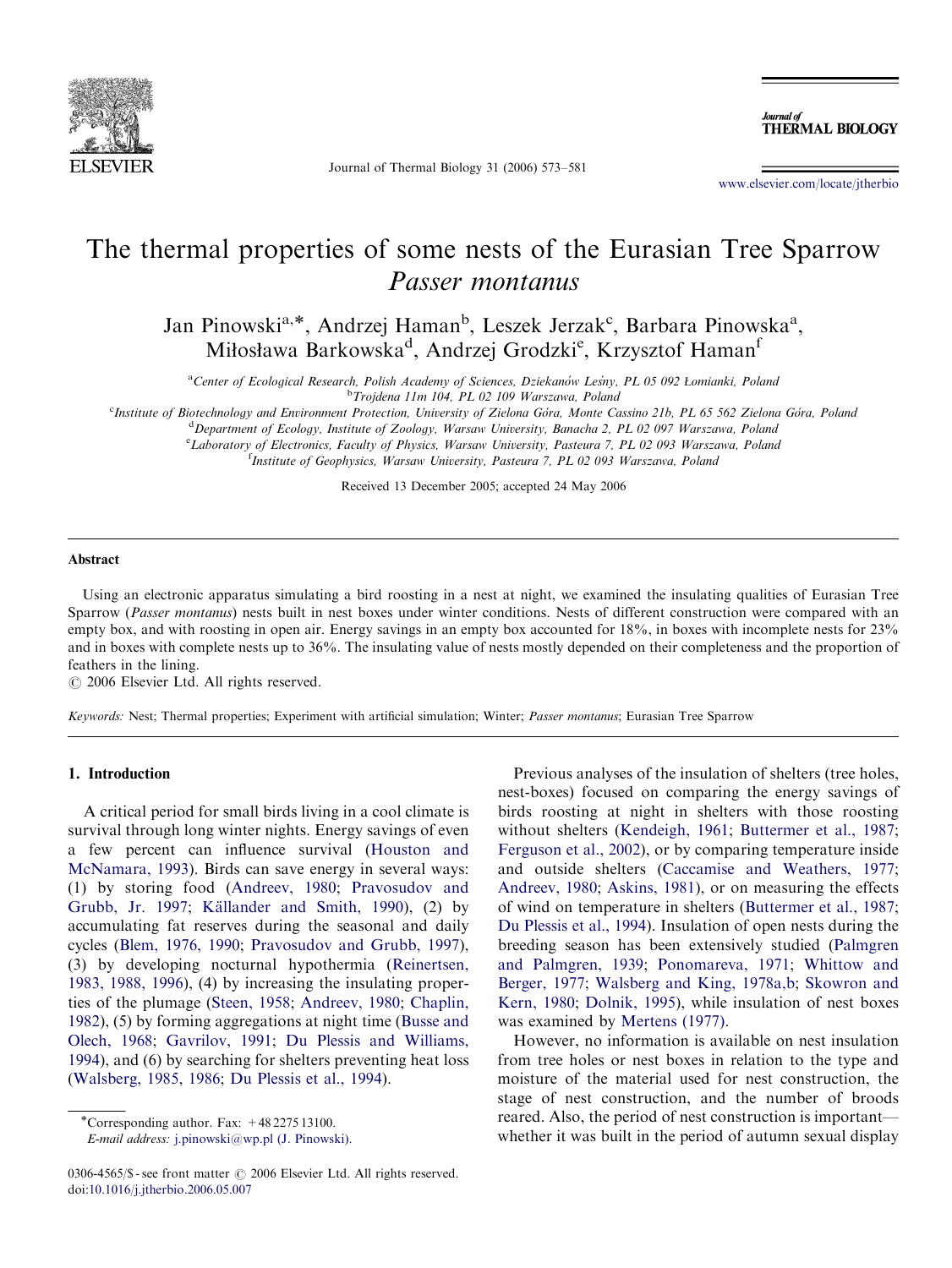or in the breeding season, and whether it was placed in an empty box or in a box containing an old nest from the breeding season.

We examined nests of the Eurasian Tree Sparrow (Passer montanus). These birds can rear 2–3 broods in a season, and during the autumn display may rebuild the nest they used for breeding, or construct a new one [\(Pielowski and](#page-8-0) [Pinowski, 1962;](#page-8-0) [Pinowski, 1965, 1966, 1967, 1968](#page-8-0)). A nest built in autumn can serve as a winter nocturnal roosting site for the pair of Eurasian Tree Sparrows [\(Pinowski,](#page-8-0) [1967;](#page-8-0) [Pinowski and Noskov, 1981](#page-8-0)), and is likely to reduce heat losses on frosty winter nights. If nocturnal roosting in nests contributes to energy savings by Eurasian Tree Sparrows during winter, the autumn display and, despite incurring costs, nest construction in autumn may be promoted by natural selection.

A complete nest of Eurasian Tree Sparrow consists of three layers: a base made of coarse grass stems, a lining of fine grass stems, plant down and feathers forming the nest cup itself, and a dome of coarse stems. The nest is not always covered with a dome, and an incomplete nest may also consist of the base and the dome, but lack a lining. After the breeding season, lining may be destroyed and polluted with faeces of nestlings ([Wasylik and Pinowski,](#page-8-0) [1970\)](#page-8-0). Eurasian Tree Sparrows, unlike, for example, Starlings (Sturnus vulgaris) do not remove old nests, but they can make a new lining ([Deckert, 1962;](#page-7-0) [Fetisov et al.,](#page-7-0) [1981\)](#page-7-0). Often, a new nest is built upon the old nest in such a way that all the layers of the old nest form the base of the new nest. In the period of autumn sexual display, adult birds often use the sites of their breeding [\(Pinowski et al.,](#page-8-0) [2006\)](#page-8-0) and repair the old nests in the way described above, whereas young birds, especially those from the second and third broods that attain maturity later, often do not complete their nests but they build only the base, or the base and the lining, or the base and the dome [\(Pinowski,](#page-8-0) [1967\)](#page-8-0). If old nests are not removed by man each year, the nest box typically fills up with debris (Pinowski, unpublished observations).

#### 2. Material and methods

An electronic apparatus was used that simulates the presence of a live bird in the nest. A similar method had previously been used by [Andreev \(1980\),](#page-7-0) who measured energy expenditure in the Siberian Jay Perisoreus infaustus roosting at night on a branch, and by [Palmgren and](#page-8-0) [Palmgren \(1939\)](#page-8-0), who used the rate of heat loss from a bottle filled with warm water as an index of nest insulation. The basic idea of our experiment was to determine the power needed by an electric heater to maintain a steady temperature for an object physically similar to a roosting bird in nests of various construction, in nest boxes under different external conditions. The results should reveal energy savings with respect to the type of the nest in which the bird roosts at night.

When using this method, an obvious requirement is a good simulation of the situation experienced by the Eurasian Tree Sparrow at winter nights. To meet this condition we compared our data with energy budgets of the Eurasian Tree Sparrow in winter published by [Nakhodkin](#page-7-0) [\(1988\)](#page-7-0).

# 2.1. Description of nests

One empty nest box and nine Eurasian Tree Sparrow nests built in nest boxes near Warsaw, Poland, were used in this experiment. The boxes selected for the experiment were removed in October or December. Boxes, however, differed in size [\(Table 1](#page-2-0)), because a main criterion of the selection was nest structure and history. After measurements, the nests were sized and the weight and number of individual components of nest material, including water content, was determined. Apart from water content, which was similar in all the nests  $(8-13\%)$ , there were many differences in the structure and composition of nest material [\(Table 1\)](#page-2-0). Thus, these nests differed in their insulation. The base of most nests consisted of plant parts such as stems and spikes of grasses, bracts of lindens, and less often contour feathers. The dome contained similar materials. The lining, with some exceptions (described lower), was made mostly of feathers. Feathers, especially down, effectively reduce heat loss ([Wainwright et al., 1976](#page-8-0); [Andreev, 1980](#page-7-0); [Møller, 1984](#page-7-0); [Lombardo et al., 1995;](#page-7-0) [Hansell, 2000](#page-7-0)). Eurasian Tree Sparrows typically use down in the lining, and sometimes small amounts of contour feathers in the base and dome. In tables, nests are arranged by increasing insulation. Three groups of nests are distinguished, according to some common properties within each group, respectively.

Group A consists of nests nos. 1–4. All these nests, except for nest 4, had no dome, or they had a beginning of it. Nest 1 was built of loose plant material. Nest 3 is an autumn nest made up almost exclusively of contour feathers that formed the base and a thin lining. Other nests of this group were almost without feathers. Nests 2 and 3 contained little material ([Table 1](#page-2-0)).

Group B consists of nests 5 and 6, placed in large boxes, without domes, with very thick base [\(Table 1\)](#page-2-0).

Group C consists of nests 7–9. Nests 7 and 9 were complete, made up of three layers: the base, lining, and dome. Nest 8 had no dome, but at the back the chamber was partially covered with nest material. All of them contained many feathers [\(Table 1\)](#page-2-0). Nest 9 had a very thick lining containing felt hair and feathers merging into the base so that they could not be separated, and a dome supplemented in autumn with a thick layer of grasses.

## 2.2. Description of experiments

Experiments were undertaken at *Ł*omianki–Da*˛*browa (52°19'N, 20°53'E) near Warsaw, Poland from November 2004 to February 2005. The experimental nest boxes were attached to a log 1 m long, hanging on a chain. They were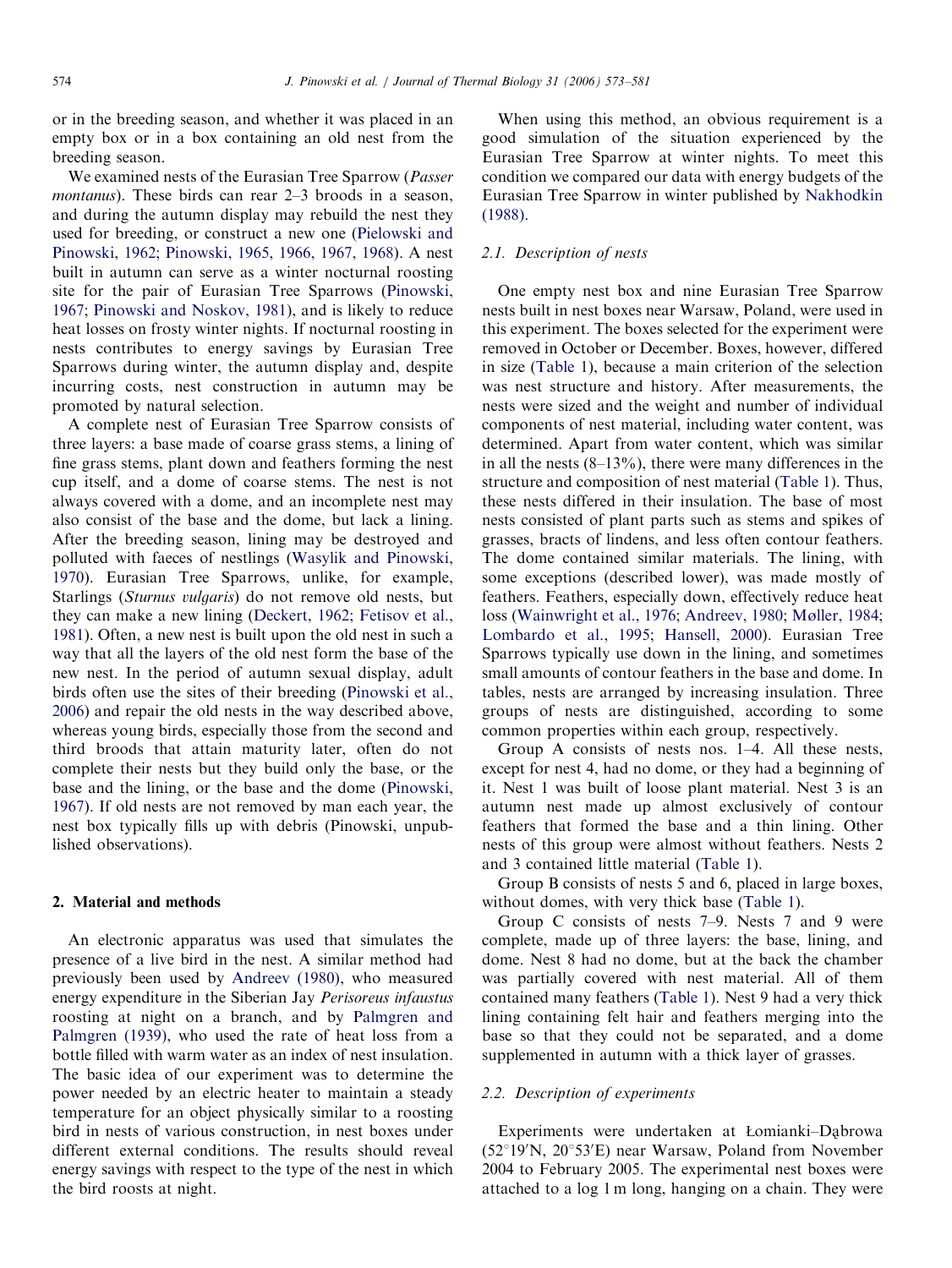<span id="page-2-0"></span>

|   | number<br>Xest | Box size <sup>a</sup>             | Dome <sup>b</sup>        | Lining <sup>b</sup> | <b>Status</b> <sup>c</sup>              | Nest height<br>$\left(\text{cm}\right)^{\text{d}}$ | Nest depth<br>$\rm{ (cm)}^{\rm e}$ | Nest mass (g) | Number of<br>feathers  | feathers (g)<br>Mass of |
|---|----------------|-----------------------------------|--------------------------|---------------------|-----------------------------------------|----------------------------------------------------|------------------------------------|---------------|------------------------|-------------------------|
|   |                | $10 \times 12 \times 21$ ; 13     |                          | $\vert$             | Post-breeding, no success               |                                                    |                                    | 215           |                        |                         |
|   |                | $10 \times 12 \times 21$ ; 13     |                          | $\vert$             | Post-breeding                           |                                                    |                                    | 34            | $\Theta$               | 0.8                     |
|   |                | $10 \times 12 \times 21$ ; 13     |                          | $\mid$              | Autumnal                                |                                                    |                                    | 33            | 186                    | $\overline{61}$         |
|   |                | $10 \times 12 \times 21$ ; 13     |                          | $^{+}$              | Post-breeding                           |                                                    |                                    | 306           |                        |                         |
|   |                | $14.5 \times 14.5 \times 40$ ; 25 |                          | $^{+}$              | Autumnal                                | 25                                                 |                                    | 154           | 155                    | 6.8                     |
|   |                | $14.5 \times 14.5 \times 40$ ; 25 |                          | $^{+}$              | Autumnal (overtopping<br>starling nest) | $\mathbf{r}$                                       |                                    | 251           | 110                    | 3.4                     |
|   |                | $10 \times 12 \times 21$ ; 13     |                          | $+$                 | Post-breeding, renewed                  |                                                    |                                    | 223           | 250                    | 12.7                    |
|   |                | $13 \times 13 \times 29$ ; 16     | I                        | $+$                 | Autumnal                                |                                                    | 2.5                                | 25            | 417                    | 16.1                    |
| ⌒ |                | $10 \times 12 \times 21$ ; 13     | $\overline{\phantom{a}}$ | $+$                 | Post-breeding, renewed                  | $\infty$                                           | 4.5                                | 38            | Impossible to<br>count | 8.5ª                    |

Table 1

"Box size: internal diameters of the box: width x length(front-back diameter) x height; distance from bottom to opening; all in cm.<br>"Dome, Lining: – absent, + present, + + present (rich). bottom to opening; all in cm. stance rioni  $\frac{1}{2}$ **DaCA** BOX SIZE: Internal diameters of the box: Width X length(Iront $b$ Dome, Lining:  $-$  absent,  $+$  present,  $+$  present (rich).  $-$  absent,  $+$  present,  $+$  present (rich).

"Status: Post-breeding-nest built in breeding season, nestlings reared except of nest no. 1; Autumnal - nest built during autumnal courtship; renewed: nest material added to post-breeding nest during cStatus: Post-breeding—nest built in breeding season, nestlings reared except of nest no. 1; Autumnal – nest built during autumnal courtship; renewed: nest material added to post-breeding nest during autumnal courtship.

<sup>d</sup>Nest height: from bottom of box to edge of chamber. autumnal courtship.<br><sup>d</sup>Nest height: from bottom of box to edge of chamber.

"Nest depth: from bottom of chamber to edge of chamber. eNest depth: from bottom of chamber to edge of chamber.

If 6cm to top of dome, in other nests with dome present (nos. 4 and 7.) nest dome closes to box ceiling. f16 cm to top of dome, in other nests with dome present (nos. 4 and 7.) nest dome closes to box ceiling. Including hair and plant down, as it was impossible to segregate (see text for details). gIncluding hair and plant down, as it was impossible to segregate (see text for details).

placed at a height of about 1.5 m, lower than usual, to facilitate access. As we have had only one set of instruments, the measurements were taken sequentially. We tried to test every nest in various external circumstances.

The measurements were taken with an apparatus constructed specially for this purpose. Its basic component was a heater in the form of a coil made of 0.2 mm thick, enameled manganite wire of  $22.4 \Omega$ , practically temperature independent resistance, bifilarly wound on a perspex spool, placed inside a tanned Eurasian Tree Sparrow skin. (Skins were collected according to Ministry of Environment permission no. DoPog-4201-03-205/04/al). Size of the coil was  $8 \text{ mm} \times 25 \text{ mm}$ , wrapped inside a sheet of aluminum foil additionally filled with heat-conducting grease. The space between the skin and the heater was filled with pieces of aluminum foil, in order to secure good thermal contact between the heater and the skin. An electronic digital thermometer (Maxim Dallas Semiconductors DS 18B20) and a 1 k $\Omega$ , glass protected thermistor were fixed to the coil. The thermistor was connected to an adjustable electronic circuit with feedback loop to maintain a constant, pre-determined temperature of the coil; this temperature (usually about  $40^{\circ}$ C, which corresponds to the body temperature of Eurasian Tree Sparrow, see [Steen, 1958](#page-8-0)) could be manually adjusted by the operator according to the readings of the thermometer. The thermal and electronic time constants were suitably matched to avoid any spurious oscillations of unacceptable amplitude. In addition, a bundle of 4 or 6 digital thermometers (Maxim Dallas Semiconductors DS 18B20), fixed inside pencil-like plastic fittings could be inserted in various parts of the nest to determine spatial distribution of temperature. One of these thermometers was located under the nest-box in order to measure the outer temperature. All outdoor connectors of the system were golden-plated and protected against contact with atmospheric water by placing them in plastic boxes. Power supply cables were made of thick copper wire with over-all resistance about  $0.5\Omega$  at room temperature; its thermal variations were negligible. This resistance was taken into account when determining the power consumption by the heater. The time series of all measured parameters (voltage, temperatures) were smoothed with low pass filter (band less than 100 Hz) and recorded in digital form on a computer. Power consumption was then determined from the drop of voltage on the coil, according to the formula  $P =$  $(\Delta V)^2 R_h/R_c^2$  (where: *P*—power,  $\Delta V$ —drop of voltage,  $R_h$ —resistance of the heater,  $R_c$ —resistance of the whole circuit between the points or voltage measurement). Before starting the experiment, all thermometers were tested and compared to introduce suitable corrections if necessary. Records were taken every two minutes. Voltage was measured using the program developed by Dr A. Grodzki, which was supplied with the apparatus, and also calculated the power (resistances of heater and whole circuit were constants of the program, and they could be adjusted, if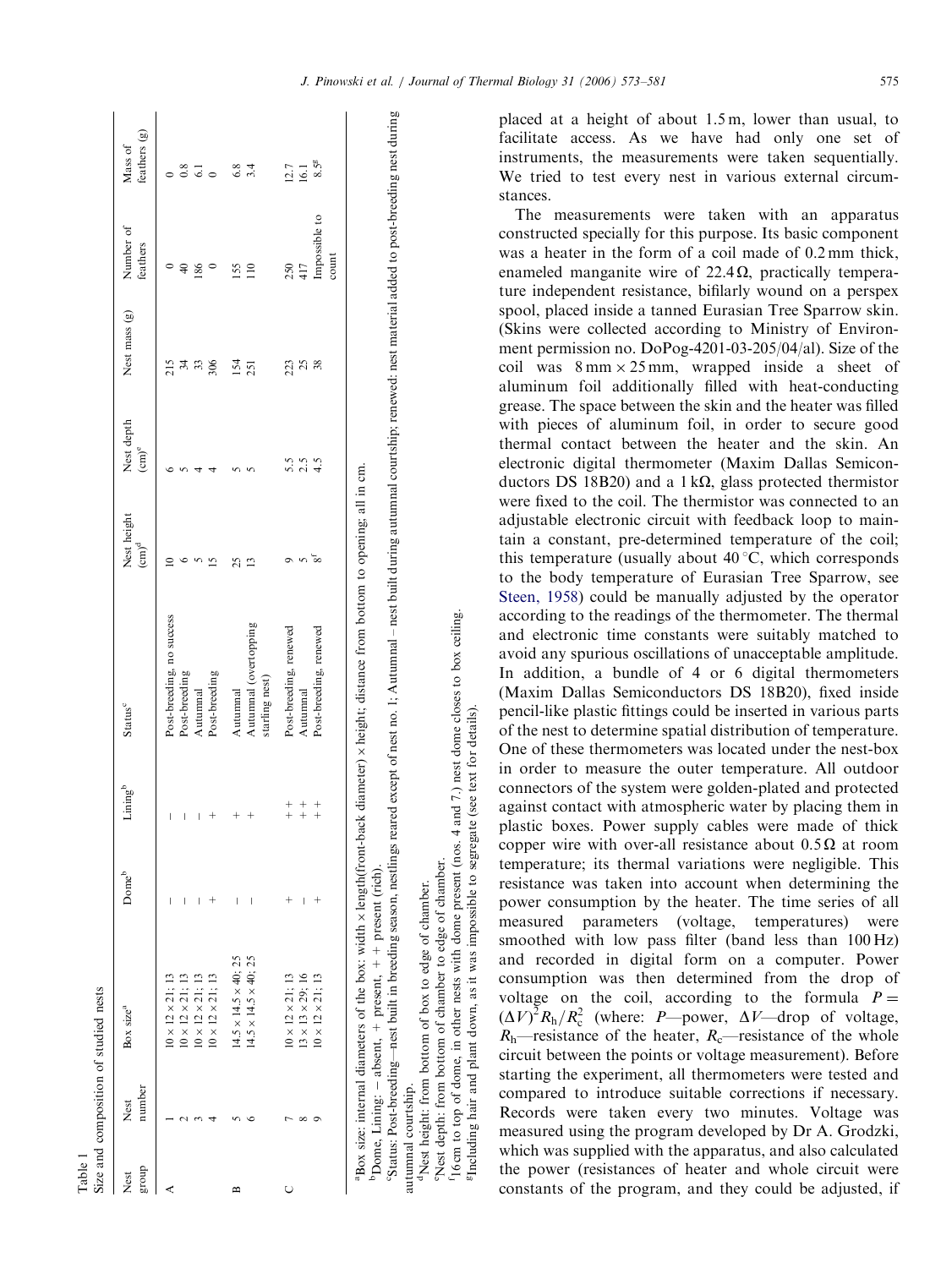| 5 |
|---|
|   |

<span id="page-3-0"></span>Relationship between power consumption by the heater and the difference between temperature of the heater (from 38 to 40.5 °C) and external temperature, as calculated by the method of linear regression without free term

| $-22$             |                |                                   |                                   |                      |                                                               |                                   |                            |                      |                                                               |                                                                   |                 |                                                                                |
|-------------------|----------------|-----------------------------------|-----------------------------------|----------------------|---------------------------------------------------------------|-----------------------------------|----------------------------|----------------------|---------------------------------------------------------------|-------------------------------------------------------------------|-----------------|--------------------------------------------------------------------------------|
| Nest group        | number<br>Nest | anemometer                        | Wind speed under the threshold of | sensitivity of the   |                                                               |                                   | Stronger wind (over 1 m/s) |                      |                                                               | Energy saving (%) during<br>still or weak wind in<br>relation to: |                 | increase in<br>coefficient<br>promoted<br>transfer<br>over-all<br>Wind<br>heat |
|                   |                | Range of external<br>temperatures |                                   | Number of<br>records | coefficient<br>$\beta$ (mW/K)<br>transfer<br>Over-all<br>heat | Range of external<br>temperatures |                            | Number of<br>records | $\beta$ (mW/K)<br>coefficient<br>Over-all<br>transfer<br>heat | Out of nest                                                       | Empty box       | $($ % $)$                                                                      |
|                   |                | Minimum<br>୍ର                     | Maximum<br>ି                      |                      |                                                               | Minimum<br><u>୍</u>               | Maximum<br><u>ု</u>        |                      |                                                               |                                                                   |                 |                                                                                |
| Out of nest       |                | $-12.7$                           | $+3.45$                           | 1768                 | 22.5                                                          |                                   | $+2.81$                    | $\infty$             | 23.8                                                          |                                                                   |                 | ७                                                                              |
| Empty box         |                |                                   |                                   | 2376                 | 18.5                                                          | $-5.22$<br>$-3.91$                | $+2.35$                    | 370                  | 19.6                                                          | $\frac{8}{10}$                                                    |                 | $\circ$                                                                        |
| ⋖                 |                | $-16.6$<br>-15.1                  | $+2.13$<br>+6.69                  | 4279                 | 17.31                                                         | $-0.83$                           | $+6.65$                    | 1009                 | 19.9                                                          |                                                                   |                 | $\overline{5}$                                                                 |
|                   |                | $-9.82$                           |                                   | 4529                 | 17.25                                                         |                                   | $+3.28$                    | 370                  | 19.0                                                          | $3338$                                                            | ७               | $\subseteq$                                                                    |
|                   |                | $-12.8$                           |                                   | 4799                 | 17.25                                                         |                                   | $+7.26$                    | 499                  | 19.3                                                          |                                                                   | $\circ$         | $\mathcal{L}$                                                                  |
|                   |                | $-7.35$                           | $+4.17$<br>$+7.20$<br>$+3.60$     | 4397                 | 16.7                                                          | $-2.03$<br>$-3.19$<br>$-4.72$     | $+3.44$                    | 363                  | 18.1                                                          |                                                                   | $\overline{10}$ | $\infty$                                                                       |
| $\mathbf{\Omega}$ |                | $-16.8$                           | $+2.75$                           | 2666                 | 16.4                                                          | $-10$                             | $+2.70$                    | 158                  | 16.8                                                          | 27                                                                |                 |                                                                                |
|                   |                | $-4.95$                           | $+7.83$                           | 3391                 | 15.7                                                          | $+0.65$                           | $+8.13$                    | 372                  | 15.9                                                          | $\mathfrak{S}$                                                    | $\overline{15}$ |                                                                                |
| $\cup$            |                | $-6.57$                           | $+8.95$                           | 2200                 | 15.1                                                          |                                   | $+8.95$                    | <b>901</b>           | 15.4                                                          | 33                                                                | $\overline{18}$ |                                                                                |
|                   |                | $-5.96$<br>-14.5                  | $+3.14$<br>+1.88                  | 2583<br>3533         | 14.9                                                          | $-6.58$<br>$-3.70$<br>$-6.40$     | $+3.14$                    | $\mbox{6}$           | 15.1                                                          | 38                                                                | 18              |                                                                                |
|                   |                |                                   |                                   |                      | 14.3                                                          |                                   | $+1.83$                    | 108                  | 14.6                                                          |                                                                   | 22              |                                                                                |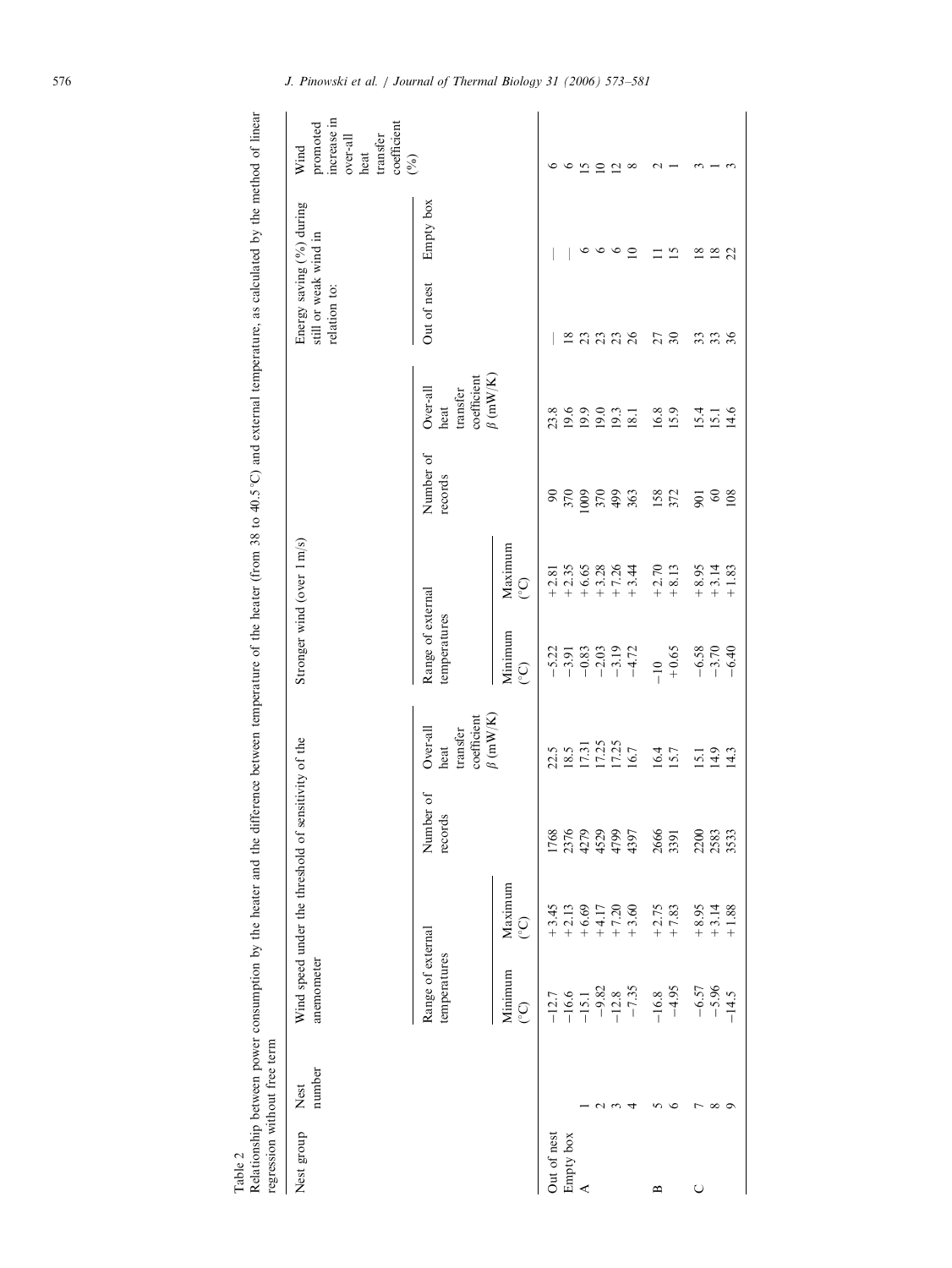necessary). Temperature was measured by the program "Lampomittäri" developed by Timo Sara-Aho (Finland) available in Internet [\(Sara-Aho, 2003\)](#page-8-0). For comparison, we also took measurements with the heater placed outside the box, which simulated the situation when the bird roosted at night outside the nest.

Wind may be an important factor in chilling the nestbox, mostly by promoting convection inside the nest chamber. This effect depends both on wind speed and direction. A Robinson anemometer with digital output was installed in the system and the number of revolutions per minute was recorded, but we could only determine wind speed greater than 1 m/s. We did not obtain data of wind direction.

If temperature of the bird, or the heater simulating the bird, is maintained at a stable level, the power consumption, that is the rate of energy use, equals the rate of heat loss. Under stable conditions, the flow of heat linearly depends on differences in temperature between the study object and the surrounding air according to the formula

# $P = dQ/dt = \beta \Delta T,$

where P is the power, O is the heat, t is the time,  $\Delta T$  is the difference in temperature,  $\beta$  is the constant that depends on conditions of the experiment (as shape, spatial distribution, thickness or thermal conductivity of different layers of the insulating material in the nest), called the over-all heat transfer coefficient. This coefficient can be considered as a synthetic measure of thermal insulative properties of nest-and-heater system (nest-and-bird system, respectively). The lower the value of this coefficient, the better thermal insulation. The value of  $\beta$  was determined by using linear regression without free term, with the difference in temperatures between the heater and air surrounding the nest-box as the independent variable and the power taken by the heater as the dependent variable. It was calculated using all measurements for a given nest, made after the temperature in the nest became stable, and omitting periods when wind speed exceeded the threshold of sensitivity of the anemometer. The measurements made when the wind was strong enough to be recorded were used to determine an analogous coefficient, which could be compared with the previous one to obtain a rough estimate of effects of the wind on nest isolation properties. The method of calculation used makes it difficult to compare statistically the over-all heat transfer coefficients  $(\beta)$  between the nests. However, using non-parametric methods, statistical analysis of effects of some structural nest characteristics on this coefficient have been provided. Spearman's and Pearson's correlations have been used. The data volume is too small to analyse cross-effects of different parameters.

## 3. Results

# 3.1. Dependence of energy savings on nest type

The over-all heat transfer coefficient  $(\beta)$  was determined under ''no wind'' conditions for the heater placed outside the nest, an empty box, and all the nests used in the experiment. The value of  $\beta$  ranged from 22.5 mW/K for the heater outside the nest to 14.3 mW/K for the best insulated nest (no. 9, see [Table 2\)](#page-3-0). The empty box reduced heat loss by 18% compared with the outside measurements, and different types of nests by between 23% and 36% ([Table 2\)](#page-3-0).

Protection from wind depended upon nest type. The wind promoted increased heat loss by the ''artificial tree sparrow" ranged from 1% to 15%, and was the highest in incomplete nests of subgroup ''A'' with worst insulation ([Table 2](#page-3-0)) and with open nest chambers located relatively close to the entrance. General insulative properties of these nests during wind, measured with  $\beta$ , were similar to those of empty box. Insulation properties of nest no. 4, which was complete, but with rather poor lining and nest chamber located just behind the nest-box entrance, changed during the wind in slightly smaller degree. Nests of subgroup ''B'', placed in big boxes, had their nest chamber deeper under the entrance and, although they had incomplete domes, the nest chamber was partially covered (these characterise also nest 8 from subgroup ''C''). In these nests, as well as in nests 7 and 9 of subgroup ''C'' with nest chambers covered with domes and placed deep under box entrance, coefficient  $\beta$  showed very little reaction to wind. These results suggest that during wind, the energy demands for maintenance of a stable body temperature increased only slightly in complete nests, whereas incomplete nests lose their insulative advantage over empty nest boxes [\(Table 2\)](#page-3-0).

Nest height, nest depth and feather quantity seem to be independent of each other (Spearman's  $R^2$  < 10%). Among these parameters however, only the feather quantity has visible effect on nest insulative properties. Pearson's correlation coefficient squares between mass of feathers (in case of nest 9, all feather-like material, as in its lining down feathers, hairs and plant down were impossible to separate) and over-all heat transfer coefficient  $(\beta)$  were 55.6% for windless conditions, 54.7% during wind. Also wind-promoted change in the  $\beta$  coefficient significantly depended of feather mass ( $R^2 = 45.3\%$ ). The more feathers, the better were both general insulation of nest and its wind resistance [\(Fig. 1\)](#page-5-0). The exception was an autumn nest 3, where feathers contributed 50% of the material, but insulation was poor because this nest was incomplete. The amount of feathers was related to their supply. Boxes 3, 7, and 8 were originally placed at courtyards with hens, guinea fowl, and turkeys.

#### 3.2. Temperature distribution in nests

Values of the mean temperatures inside the nest box, the heater temperatures and the external temperature are presented in [Table 3.](#page-6-0) They roughly characterise the temperature distribution inside the nest box, and the heat conduction through the nest material. With our instruments, we can only compare downward heat flow between nests, though most heat probably escapes upwards,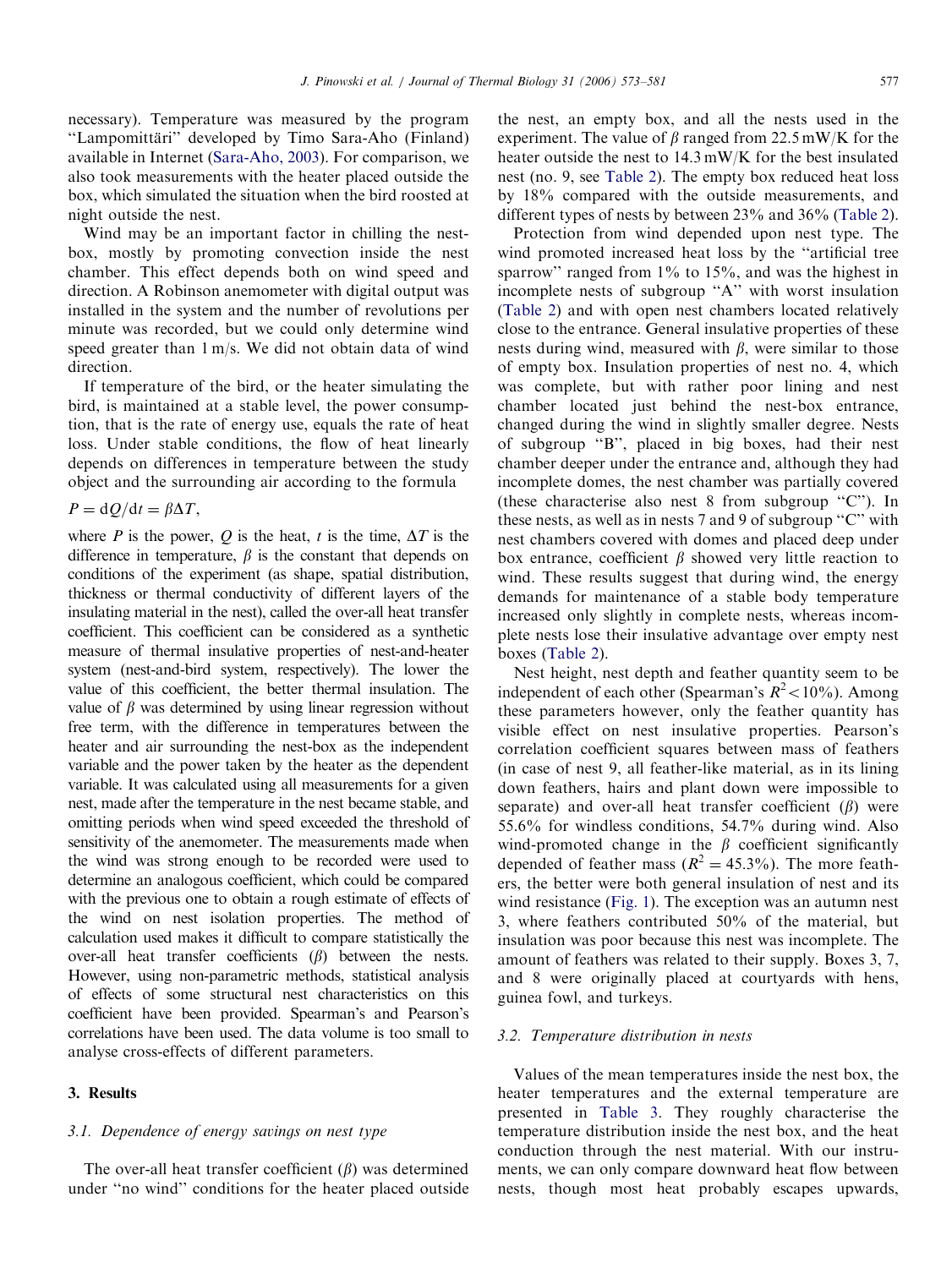<span id="page-5-0"></span>

Fig. 1. Dependence of insulative properties of nests on the mass of feathers in nest material: (a) windless conditions, (b) during wind, and (c) wind promoted change. The lower is the over-all heat transfer coefficient, the better is the nest insulated. The lower is the change, the better the nest protects from wind.

especially from incomplete nests. Temperatures measured at the bottom of the nest cavity (under the belly of the ''artificial tree sparrow''), in the material of the base, and at the bottom of the nest box form a decreasing gradient [\(Table 3\)](#page-6-0), and the differences between these temperatures, presented as the percentage of the temperature difference between the heater and the external temperature characterise the contribution of nest material to the insulation of the whole nest ([Table 4](#page-7-0)). It can be seen that in the three-layer nests (nos. 6, 7, and 9), a relatively thin lining maintains a greater temperature difference than a relatively thick base [\(Tables 3 and 4\)](#page-6-0). In nest 1, made of loose plant material, temperature dropped almost evenly along the column of nest material [\(Tables 1, 3 and 4\)](#page-2-0), indicating the value of lining for insulation of the nest as a whole.

# 3.3. Comparison of the present experimental results with the estimated energy expenditure of the Eurasian Tree Sparrow

Daily energy expenditure in the Eurasian Tree Sparrow at an ambient temperature of  $-9$  °C accounts for 25.6 kcal [\(Nakhodkin, 1988](#page-7-0)). This value, with ca.  $50^{\circ}$ C difference between the body temperature (ca. 41  $\degree$ C) and the ambient temperature  $(-9 \degree C)$ , can be interpreted as a mean power consumption per degree of temperature difference equal to  $24.8 \text{ mW/K}$ . Thus, our results of  $22.5 \text{ mW/K}$ , for the "artificial tree sparrow" outside the nest approach the probable costs of roosting at night of a live bird under such conditions. It may, thus, be argued that savings of energy estimated in this experiment correspond to those of Eurasian Tree Sparrows roosting at night in nests of a given structure.

# 4. Discussion

Energy savings of a bird roosting at night in an empty nest box, or in a nest box containing a nest, stem from a reduction of heat loss both by radiation and by convection caused by wind (small entrance hole to the box), and also from a reduction of thermal conductance due to additional layers isolating the body from the external environment, with a consequent reduction of the temperature difference between the bird and its direct surroundings ([Moore, 1945](#page-7-0); [Birkebak, 1966;](#page-7-0) [Walsberg, 1985, 1986,](#page-8-0) and others).

Most papers on nest insulation concern open nests during incubation [\(Palmgren and Palmgren, 1939;](#page-8-0) [Pono](#page-8-0)[mareva, 1971](#page-8-0); [Whittow and Berger, 1977;](#page-8-0) [Walsberg and](#page-8-0) [King, 1978a](#page-8-0); [Skowron and Kern, 1980](#page-8-0)). Relatively few deal with the insulation of nests in tree holes, nest boxes, and other shelters of this kind [\(Mertens, 1977\)](#page-7-0).

A critical period for small birds living in moderate and cool climatic zones is the long winter night, and energy savings of even a few percent may determine survival [\(Houston and McNamara, 1993](#page-7-0)). The body weight of Eurasian Tree Sparrows in winter varied from 21.4 to  $26.2$  g, including  $1.46-3.02$  g of fat. At an ambient temperature of  $-10$  °C, the smallest fat amount is hardly enough for a bird to survive the night, while the fattest Eurasian Tree Sparrows would have an energy store for only ca. 24 h at this temperature [\(Pinowski and Myrcha,](#page-8-0) [1970\)](#page-8-0). Winter fat storage of most small birds is seldom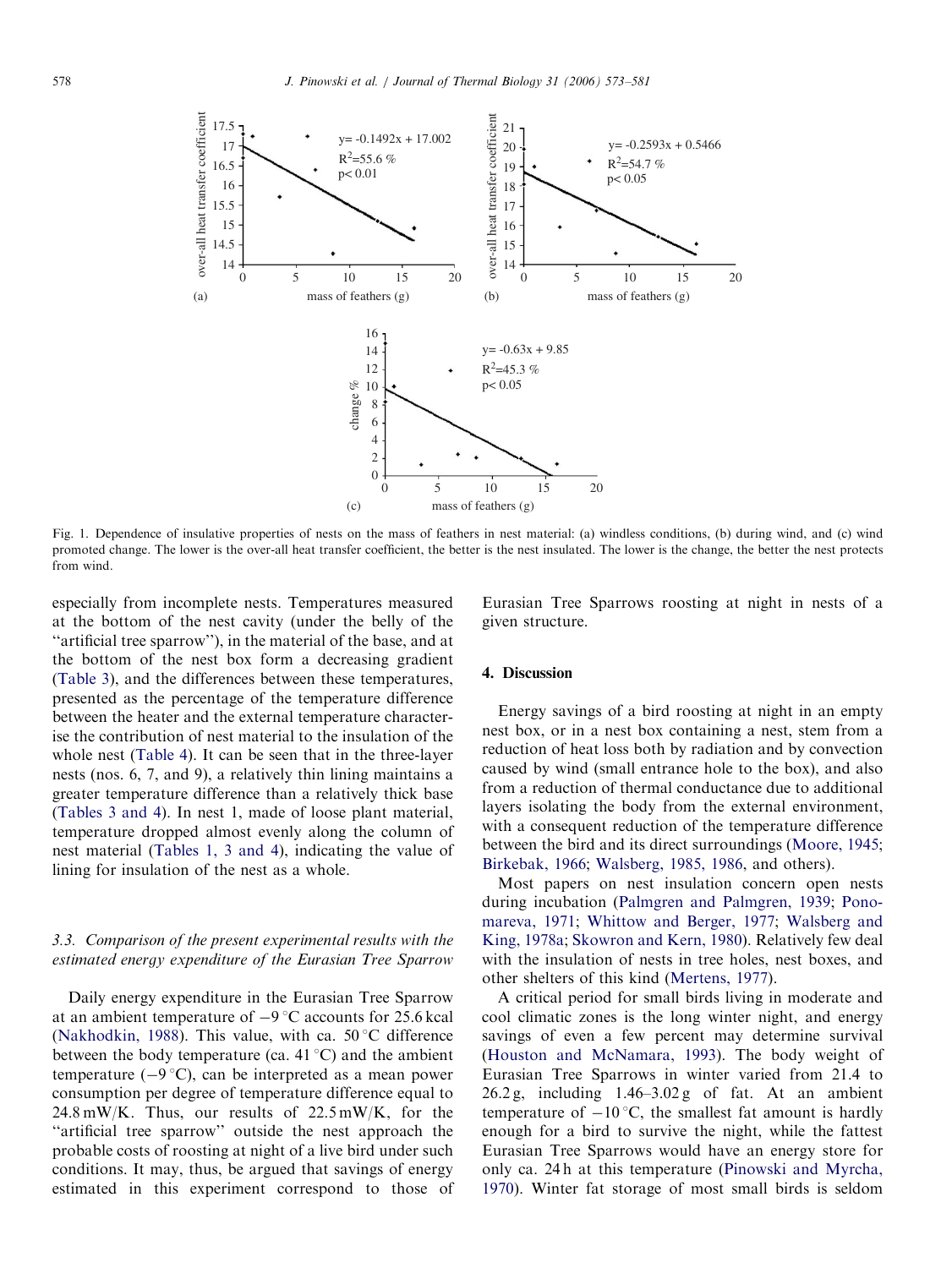<span id="page-6-0"></span>

| Nest   |        | records         | Number of Temperature<br>of heater | $\overline{\mathbf{S}}$   | temperature<br>External                                      | $\overline{\text{S}}$       | Nest-box top                | Upper part of<br>nest cavity     | Bottom of<br>nest cavity                                                      | Under lining    | Nest-box<br>bottom                                  |
|--------|--------|-----------------|------------------------------------|---------------------------|--------------------------------------------------------------|-----------------------------|-----------------------------|----------------------------------|-------------------------------------------------------------------------------|-----------------|-----------------------------------------------------|
| Group  | ò<br>Z |                 |                                    |                           |                                                              |                             |                             |                                  |                                                                               |                 |                                                     |
|        |        | $\frac{40}{5}$  |                                    |                           |                                                              |                             |                             | 4.51                             |                                                                               | 2.46            |                                                     |
|        |        | $\overline{51}$ | 40.12<br>39.50<br>40.07            | ៤ ១ ១ ១<br><b>០ ១ ១</b> ១ |                                                              | 10<br>5.00 4.38<br>5.4.4.21 |                             |                                  | $\begin{array}{c} 20 \\ 7 \cdot 5 \\ 6 \\ 4 \cdot 3 \\ 4 \cdot 5 \end{array}$ |                 | $\frac{13}{12}$<br>$\frac{7}{12}$<br>$\frac{3}{12}$ |
|        |        | 165             |                                    |                           |                                                              |                             |                             |                                  |                                                                               |                 |                                                     |
|        |        | 146             | 40.21                              |                           | $\begin{array}{r} 0.46 \\ -1.85 \\ 1.31 \\ 0.07 \end{array}$ |                             | $\frac{1.7}{-0.99}$<br>1.95 | 3.41                             |                                                                               | 1.14            |                                                     |
| ∞      |        | 2               |                                    |                           |                                                              |                             | $-0.15$                     | $-0.76$                          | $-0.37$                                                                       |                 |                                                     |
|        |        | $\overline{6}$  | 40.06<br>39.94                     | $0.49$<br>$0.28$          | $-2.47$<br>0.37                                              | $4.09$<br>$3.33$            | 1.05                        | 7.19                             | 7.15                                                                          | $-1.88$<br>2.71 | $-2.21$<br>0.92                                     |
| $\cup$ |        | π               |                                    |                           |                                                              |                             | 0.91                        | 4.34                             | 9.32                                                                          | 4.52            | 1.74                                                |
|        |        | 89              | 40.03<br>40.00                     | $0.23$<br>$0.23$          | $-1.59$                                                      | 5.47<br>5.47<br>7.78        |                             | Error in thermometers' placement |                                                                               |                 |                                                     |
|        |        | 121             | 40.10                              | 0.24                      | $-5.56$                                                      |                             | $-5.17$                     | 6.88                             | 2.85                                                                          | $-2.96$         | $-3.95$                                             |

extensive enough to permit survival for more than overnight plus part of the following day [\(Blem, 1976;](#page-7-0) [Lehikoinen, 1986](#page-7-0); [Jenni and Jenni-Eiermann, 1987;](#page-7-0) for reviews: [Blem, 1990](#page-7-0); [Dolnik, 1995\)](#page-7-0). In the daily cycle, natural selection promotes amassing optimal energy reserves for the prevailing temperature, winds, predation pressure, social structure, etc. ([Carrascal et al., 1998;](#page-7-0) [Gosler, 1996, 2002](#page-7-0)). Consequently, birds must use other solutions (see Section 1) that facilitate survival through the night without storing excessive fat reserves. One is using shelters for night, including nests.

Energy savings in the Siberian Tit (Parus cinctus) at an ambient temperature of  $-18\degree C$  were 40–45% when roosting in narrow tree cavities [\(Andreev, 1980\)](#page-7-0). The House Sparrow (Passer domesticus) roosting at night in a box half-filled with nest material including a thick layer of hen feathers can save 13.4% of heat at a temperature of  $-30$  °C and 11% at  $-8$  °C [\(Kendeigh, 1961\)](#page-7-0). Other small species of birds can save up to 14.5% dependently to size, temperature, wind velocity and radiation ([Gavrilov, 1991;](#page-7-0) [Walsberg, 1985;](#page-8-0)[Caccamise and Weathers, 1977](#page-7-0)).

The purpose of this study was to examine the effect of nest construction during the autumn sexual display on energy savings. Of course, our imitation of a Eurasian Tree Sparrow roosting in a tree cavity, in the form of a thermostatic heater, was not ideal. We were unable to imitate adaptive abilities of a living bird (changing isolating properties of the plumage, hiding the head under the wing, hypothermia, etc.) ([Andreev, 1980;](#page-7-0) [Reinertsen, 1983, 1988,](#page-8-0) [1996](#page-8-0); [Reinertsen and Haftorn, 1984, 1986\)](#page-8-0). The most important property of the ''artificial tree sparrow'' is the comparability of the results obtained for different nest types built in nest boxes. Even an empty box saved 18% of energy compared with the heater placed on a branch, and the greatest savings of 36% were provided by the nest filling the box, and overtopped by the autumn nest (nest 9, [Table 2](#page-3-0)). The range of energy savings in our measurements falls within the range that is known from the literature (see above), and the saving greatness depends on nest type ([Table 2](#page-3-0)).

The fact that the over-all heat transfer coefficient  $(\beta)$ determined for our heater placed outside is close, to that calculated from the [Nakhodkin \(1988\)](#page-7-0) data for a living bird, supporting the suggestion that energy savings calculated for box-nest-heater system in our experiment also should be similar to those by true Eurasian Tree Sparrow in similar conditions.

Although nest moisture is probably important factor influencing isolative properties of a nest, in our material it was not enough differentiated to consider its effects in our study.

Our observations show that nest type is important for roosting Eurasian Tree Sparrows, as it provides protection from wind. Depending on the nest type, heat loss by the "artificial tree sparrow" increased from 1% to 15% during wind, and it was the highest in incomplete nests with poorest insulation [\(Tables 1 and 2](#page-2-0)). In the Acorn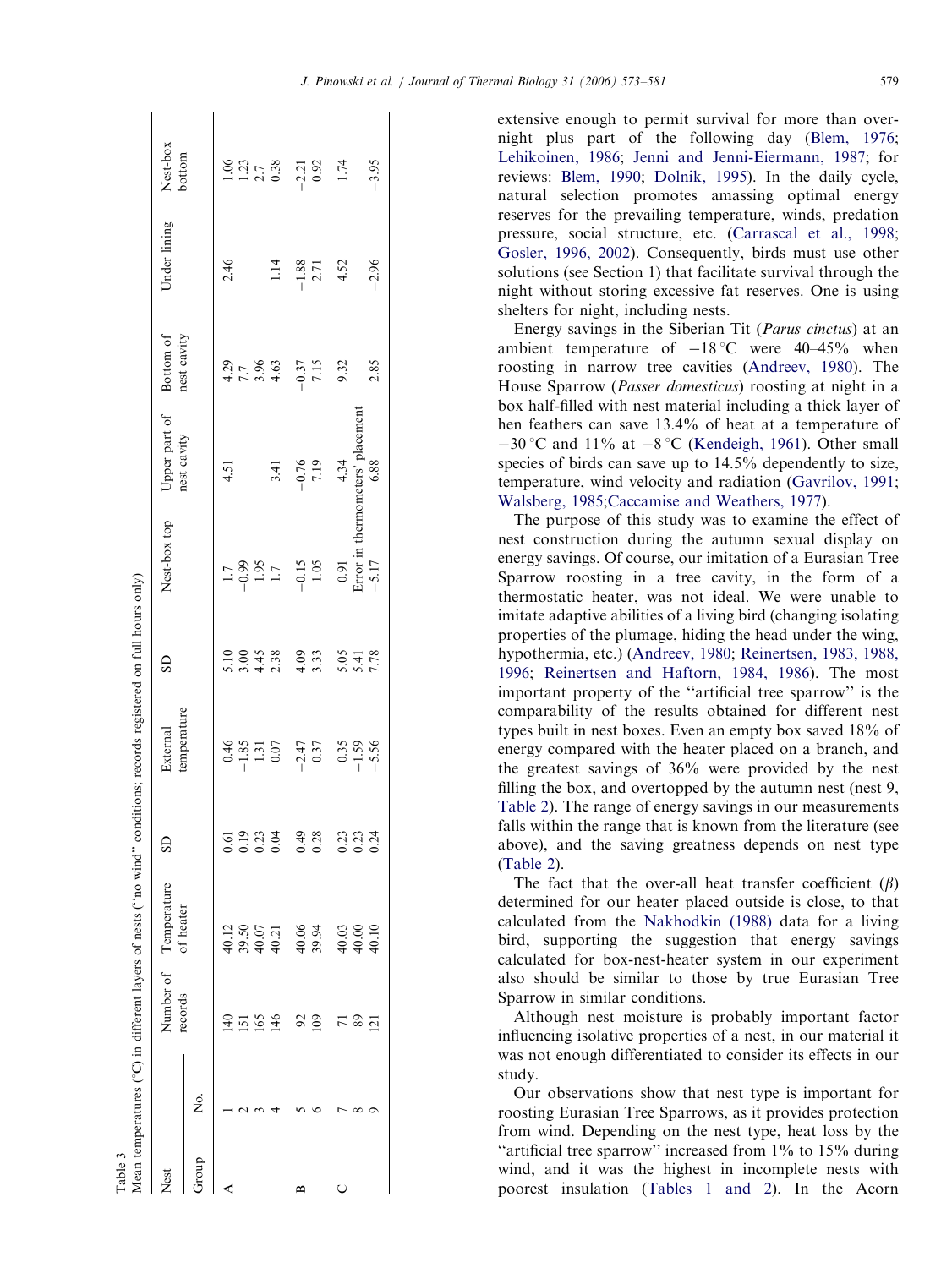<span id="page-7-0"></span>

| Table 4                                                        |  |  |
|----------------------------------------------------------------|--|--|
| Estimation of nest layers' significance for thermal insulation |  |  |

| Nest group  | Nest number | $Base + Iining$    |                                 |        |      | Drop of temperature through the layer as % of total temperature difference |                            |
|-------------|-------------|--------------------|---------------------------------|--------|------|----------------------------------------------------------------------------|----------------------------|
|             |             | thickness $(cm)^a$ | Feathers of skin<br>(on heater) | Lining | Base | $Lining + base$                                                            | Bottom wall of<br>nest-box |
| A           |             |                    | 90.3                            | 4.6    | 3.5  | 8.1                                                                        | 1.5                        |
|             |             |                    | 76.9                            |        |      | 15.6                                                                       | 7.4                        |
|             |             |                    | 93.2                            |        |      | 3.3                                                                        | 3.6                        |
|             | 4           | 11                 | 88.6                            | 8.7    | 1.9  | 10.6                                                                       | 0.8                        |
| B           |             | 16                 | 95.1                            | 3.6    | 0.8  | 4.3                                                                        | 0.6                        |
|             | 6           | 8                  | 82.9                            | 11.2   | 4.5  | 15.7                                                                       | 1.4                        |
| $\mathbf C$ |             |                    | 77.4                            | 12.1   | 7.0  | 19.1                                                                       | 3.5                        |
|             | 9           |                    | 81.6                            | 12.7   | 2.2  | 14.9                                                                       | 3.5                        |

<sup>a</sup>Distance between nest-box bottom and bottom of nest cavity.

Woodpecker, roosting on a branch at a temperature of  $0^{\circ}$ C, the wind of 5 m/s increased heat loss by 38% compared with windless conditions (Du Plessis et al., 1994). In Verdins (Auriparus flaviceps) that construct closed nests with a narrow entrance opening of 25 mm [\(Taylor,](#page-8-0) [1971\)](#page-8-0) only 2% of the external wind reaches the nest (Buttermer et al., 1987).

#### Acknowledgements

We are grateful to J. Ban´bura, D. T. Parkin and P. Tryjanowski for careful revision of the text. D. T. Parkin also improved the English. The study was supported with Republic of Poland Ministry of Science and Informatization Grant no. 3 P04F 060 24.

#### References

- Andreev, A.V., 1980. Adaptation of birds in subarctic winter conditions. Publ. ''Nauka'', Moscow (in Russian).
- Askins, R.A., 1981. Survival in winter: the importance of roost holes to resident birds. Loon 53, 179–184.
- Birkebak, R.C., 1966. Heat transfer in biological systems. Int. Rev. Gen. Exp. Zool. 2, 269–344.
- Blem, C.R., 1976. Patterns of lipid storage and utilization in birds. Am. Zool. 16, 671–684.
- Blem, C.R., 1990. Avian energy storage. Curr. Ornithol. 7, 59–113.
- Busse, P., Olech, B., 1968. On some problems of birds spending nights in nestboxes. Acta Ornithol. 11, 1–26 (in Polish, English Summary).
- Buttermer, W.A., Astheimer, L.B., Weathers, W.W., Hayworth, A.M., 1987. Energy savings attending winter-nest use by Verdins (Auriparus f1aviceps). Auk 104, 531–535.
- Caccamise, D.F., Weathers, W.W., 1977. Winter nest microclimate of Parakeets. Wilson Bull. 89, 346–349.
- Carrascal, L.M., Senar, J.C., Mozetich, I., Uribe, F., Domenech, J., 1998. Interactions among environmental stress, body condition, nutritional status, and dominance in Great Tits. Auk 115, 727–738.
- Chaplin, S.B., 1982. The energetic significance of hudding behavior in Common Bushtits (Psaltriparus minimus). Auk 99, 424–430.
- Deckert, G., 1962. Zur Ethologie des Fe1dsperlings (Passer m. montanus L.). J. Ornithol. 103, 428–486.
- Dolnik, V.R., 1995. Energy and time resources in free-1iving birds. Proc. Inst. Zool. Russ. Acad. Sci. 179, 5–360 (in Russian).
- Du Plessis, M.A., Weathers, W., Koenig, W.D., 1994. Energetic benefits of communal roosting by Acorn Woodpeckers during the nonbreeding season. Condor 96, 631–637.
- Du Plessis, M.A., Williams, J.B., 1994. Communal cavity roosting in Green Woodhoopoes consequences for energy expediture and the seasonal pattern of mortality. Auk 111, 292–294.
- Ferguson, J.W.H., Nijland, M.J.M., Bennett, N.C., 2002. Simple roost nests confer large energetic savings for sparrow-wavers. J. Compar. Physiol. B 172, 137–143.
- Fetisov, S.A., Gaginskaya, A.R., Petrov, V.S., Nankinov, D.A., Solovieva, N.V., 1981. Nest building. In: Noskov, G.A. (Ed.), The Tree Sparrow. Leningrad University Press, Leningrad, pp. 139–144 (in Russian).
- Gavrilov, V.V., 1991. Energetic effect of night roosting of birds in cavities. Ornitologia 25, 185 (in Russian).
- Gosler, A.G., 1996. Environmental and social determinants of winter storage in the Great Tit (Parus major). J. Anim. Ecol. 65, 1–17.
- Gosler, A.G., 2002. Strategy and constraint in the winter fattening response to temperature in the Great Tit Parus major. J. Anim. Ecol. 71, 771–779.
- Hansell, M., 2000. Bird nests and construction behaviour. Cambridge University Press, Cambridge.
- Houston, A.I., McNamara, J.M., 1993. A theoretical investigation of the fat reserves and mortality levels of small birds in winter. Ornis Scand. 24, 205–219.
- Jenni, L., Jenni-Eiermann, S., 1987. Body weight and energy reserves of bramblings in winter. Ardea 75, 271–284.
- Källander, H., Smith, H.G., 1990. Food storing in birds an evolutionary perspective. Curr. Ornithol. 7, 147–207.
- Kendeigh, S.C., 1961. Energy of birds conserved by roosting in cavities. Wilson Bull. 73, 140–147.
- Lehikoinen, E., 1986. Winter ecology of passerines: significance of weight and size. Reports from the Department of Biology, University of Turku 14.
- Lombardo, M.P., Bosman, R.M., Faro, C.A., Houtteman, S.G., Kluisza, T.S., 1995. Effect of feathers as nest insulation on incubation behavior and reproduction performance of Tree Swallows (Tachycineta bicolor). Auk 112, 973–981.
- Mertens, J.A.L., 1977. Thermal conditions for successful breeding in Great Tits (Parus major L.). II. Thermal properties of nests and nest boxes their implications for the range of temperature tolerance of Great Tit broods. Oecologia (Berl.) 28, 57–65.
- Møller, A.P., 1984. On the use of feathers in birds' nests: predictions and tests. Ornis Scand. 15, 38–42.
- Moore, A.D., 1945. Winter night habits of birds. Wilson Bull. 57, 253–260.
- Nakhodkin, N.A., 1988. Peculiarities of sustaining the energy budgets in Tree Sparrows, House Sparrows and Snow Buntings wintering in